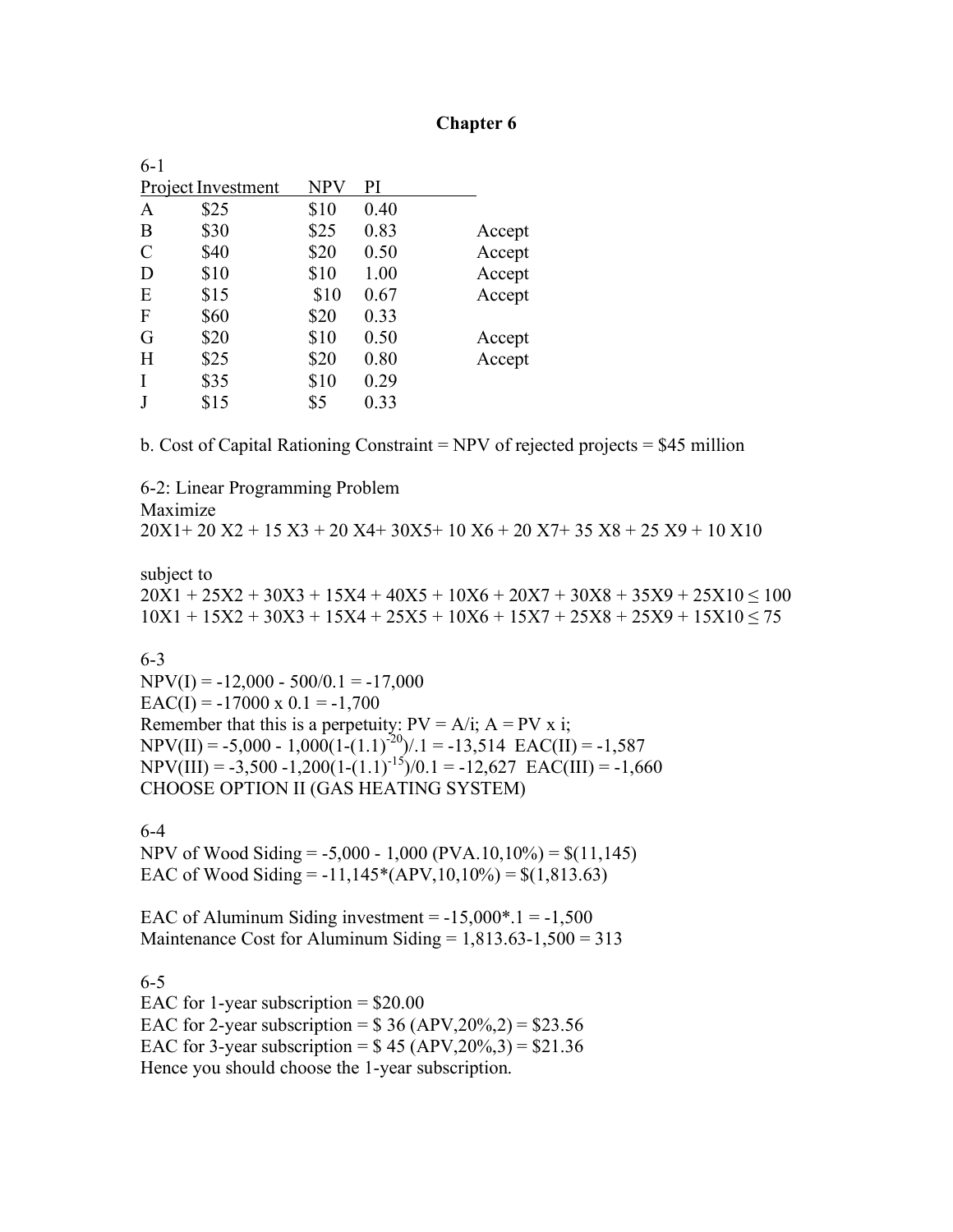6-6

a. Initial investment = 10 million (Distribution system) + 1 million (WC) = 11 million

b.

| 10,000,000  |                               |
|-------------|-------------------------------|
| 40,00,000   |                               |
| 1,000,000   |                               |
| 5,000,000   |                               |
| 1,600,000   | $= (5,000,000-1,000,000)*0.4$ |
| \$3,400,000 |                               |
|             |                               |

c. NPV = -11,000,000 + 3,400,000 (PVA,10 years,8%) + 1,000,000 (PF, 10 years, 8%)  $=$  \$12,277,470

d. Precise Breakeven :

(-10,000,000 - 0.1*z*) + (0.6*z* -1,000,000- 0.4(.6*z*-1,000,000-1,000,000))(PVA,10yrs,8%)  $+1z/1.08^{10} = 0$ , i.e.

(-10,000,000 - 0.1*z*) + (0.6*z* -1,000,000- 0.4(.6*z*-1,000,000-1,000,000))(6.71)+.1*z*(0.4632)  $= 0$ 

-.1*z*+2.4156*z*+.04632*z* = 10,000,000 +200,000(6.71)

 $2.36192z = 11,342,000$ 

 $z = 4.802,025.47$  or an increase 4.80% from initial level of 10%.

6-7

The existing machine has an annual depreciation tax advantage =  $500000(0.40)/5$  = 40,000. The present value of this annuity equals  $\frac{40000}{1}$ .1  $1 - \frac{1}{11}$  $1.1<sup>5</sup>$  $\left(1-\frac{1}{1.1^5}\right) = 151631.47$ The new machine has an annual depreciation tax advantage =  $2000000(0.40)/10 =$ 80,000. The present value of this annuity equals  $\frac{80000}{1}$ .1  $1 - \frac{1}{11}$  $1.1^{10}$  $\left(1 - \frac{1}{1.1^{10}}\right) = 491565.37$ . However, it will be necessary to spend an additional 1.7m. to acquire the new machine. Net Cost of the New Machine = -1,700,000 + 491,565 – 151,531 = \$1,360,066. Solving, for the annual savings that we would need each year for the next 10 years, we get Annual Savings =  $$ 1,360,066$  (Annuity given PV, 10 years,  $10\%$ ) =  $$221,344$ (I am assuming no capital gains taxes. If there are capital gains taxes, the initial investment will be net reduction because of capital losses from the sale of the old

machine).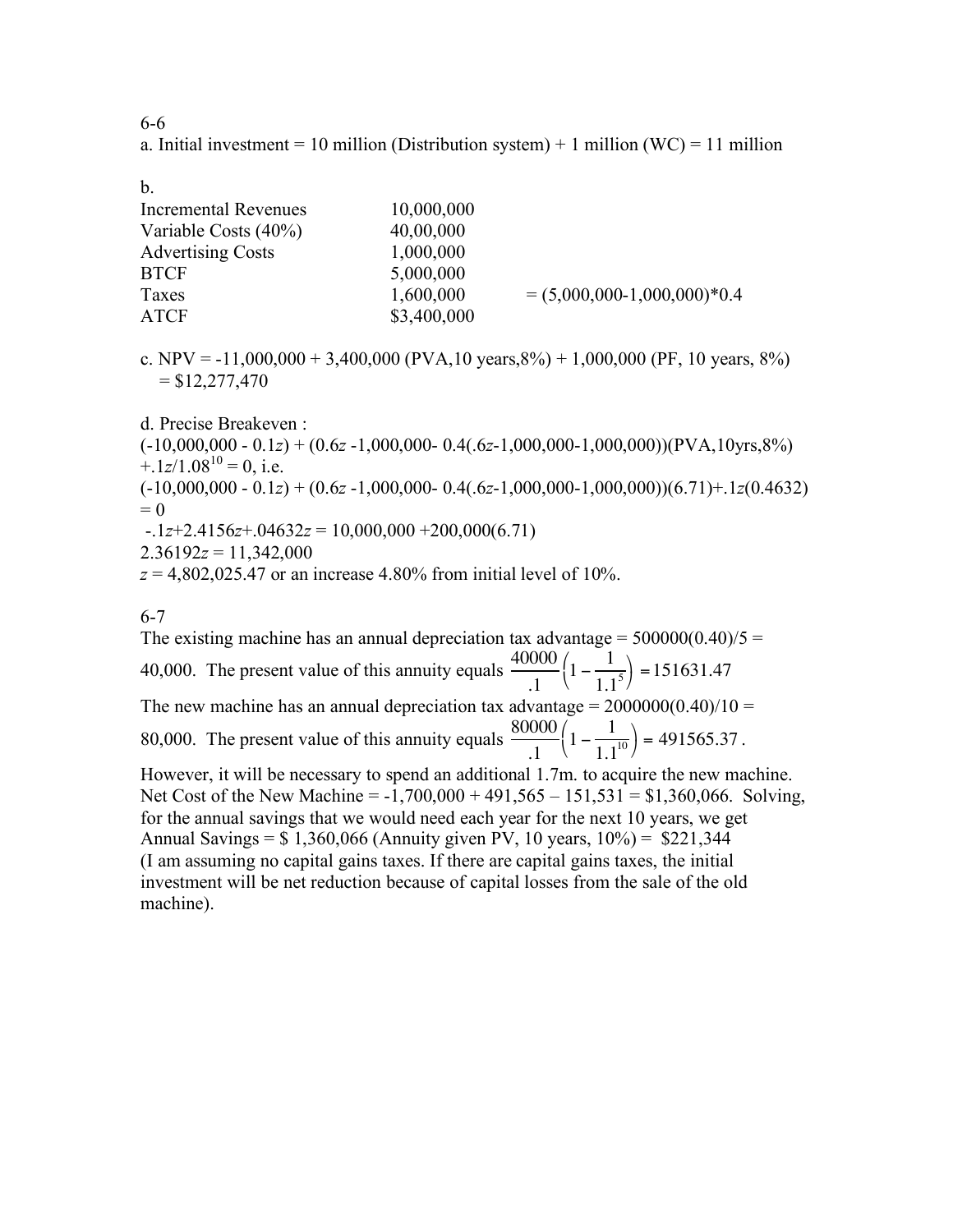|                |          | 2        | 3        | 4        |          |          |
|----------------|----------|----------|----------|----------|----------|----------|
| Revenues       | \$15,000 | \$15,750 | \$16,538 | \$17,364 | \$18,233 |          |
| $-$ Op. Exp.   | \$7,500  | \$7,875  | \$8,269  | \$8,682  | \$9,116  |          |
| - Depreciation | \$8,000  | \$8,000  | \$8,000  | \$8,000  | \$8,000  |          |
| <b>EBIT</b>    | \$(500)  | \$(125)  | \$269    | \$682    | \$1,116  |          |
| - Taxes        | \$(200)  | \$(50)   | \$108    | \$273    | \$447    |          |
| EBIT $(1-t)$   | \$(300)  | \$(75)   | \$161    | \$409    | \$670    |          |
| + Depreciation | \$8,000  | \$8,000  | \$8,000  | \$8,000  | \$8,000  |          |
| <b>ATCF</b>    | \$7,700  | \$7,925  | \$8,161  | \$8,409  | \$8,670  |          |
| $PV$ at $12\%$ | \$6,875  | \$6,318  | \$5,809  | \$5,344  | \$4,919  | \$29,266 |

a. NPV = -50,000 +  $$29,266 + $10,000/1.12^5 = $(15,060)$ 

b. Present Value from Additional Book Sales

| Year           | <b>Sales</b> | Pre-tax Operating | After-tax operating |
|----------------|--------------|-------------------|---------------------|
|                |              | margin            | margin              |
| $\overline{0}$ |              |                   |                     |
|                | 20000        | 8000              | 4800                |
| $\overline{2}$ | 22000        | 8800              | 5280                |
| 3              | 24200        | 9680              | 5808                |
| $\overline{4}$ | 26620        | 10648             | 6388.8              |
| $\overline{5}$ | 29282        | 11712.8           | 7027.68             |
|                |              | NPV $(Q(12%)$     | \$20,677            |

The present value of the cashflows accruing from the additional book sales equals \$20,677

c. The net effect is equal to  $$20,677 - $15,060 = $5,617$ . Hence, the coffee shop should be opened.

#### 6-9

6-8

NPV of less expensive lining  $=$  - 2000 - 80 (AF, 20%, 3 years)  $=$  \$(2,169) EAC of less expensive lining =  $-2168.52 / (AF, 20\%, 3 \text{ years}) = $(1,029)$ Key question: how long does the more exp. lining have to last to have an EAC < - 1029.45? NPV of more expensive lininG =  $-4000 -160$  (AF,20%,n years) EAC of more expensive lining  $= NPV/(AF, 20\%, n \text{ years})$ Try different lifetimes. You will find that the EAC declines as you increase the lifetime and that it becomes lower than 1,029.45 at 14 years.

#### 6-10

 $NPV(A) = -50,000 - 9,000 (AF,8\%, 20 \text{ years}) + 10,000/1.08^{20} = $(136,218)$  $EAC(A) = NPV/(AF, 8%, 20 \text{ years}) = $13,874$  $NPV(B) = -120,000 - 6,000(AF,8%,40 \text{ years}) + 20,000/1.08^{40} = $(190,627)$  $EAC(B) = NPV/(AF, 8%, 40 \text{ years}) = $15,986.$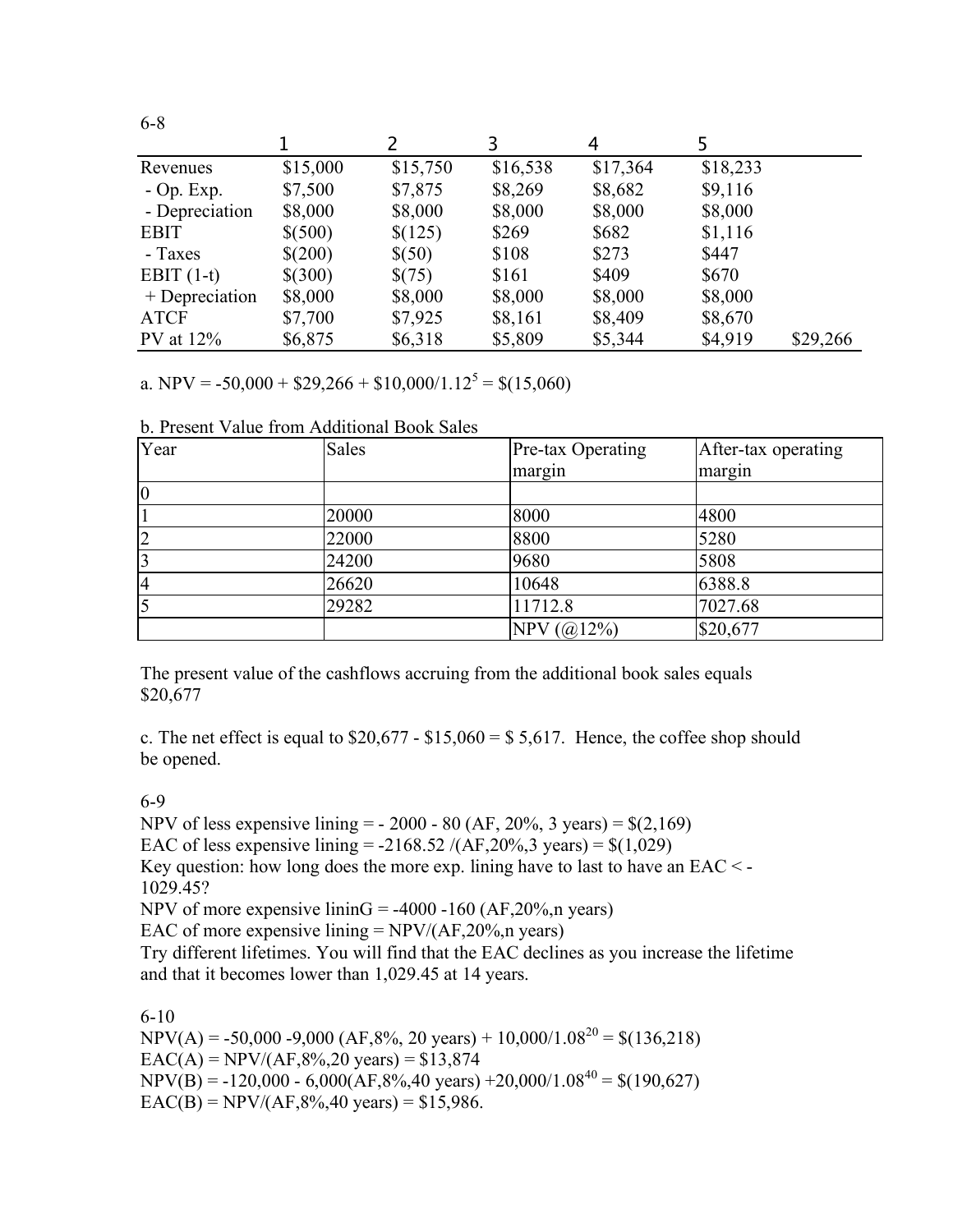Hence it is optimal to go with the first option.

## 6-11

NPV of Project A =  $-5,000,000 + 2,500,000$  (PVA,  $10\%$ , 5) = \$4,476,967 Equivalent Annuity for Project A =  $4,476,967$  (APV,  $10\%$ , 5) = \$1,181,013 NPV of Project B = 1,000,000 (PVA,10%,10) + 2,000,000/1.1^10 = \$6,915,654 Equivalent Annuity for Project B =  $6.915,654$  (APV,  $10\%$ ,  $10$ ) = \$1,125,491 NPV of Project C = 2,500,000/.1 - 10,000,000 - 5,000,000/1.1^10 = \$13,072,284 Equivalent Annuity for Project  $C = 13,072,284 *0.1 = $1,307,228$ . In this case, we'd go with project C, which has the highest equivalent annuity.

# 6-12

Equivalent Annual Cost of inexpensive machines  $=$  - 2,000 (APV, 12%, 3) - 150  $=$  \$(983) Equivalent Annual Cost of expensive machines =  $-4,000(APV,12\%,5) - 50 = $(1,160)$ I would pick the more expensive machines. They are cheaper on an annual basis.

## 6-13

Annualized Cost of spending  $$400,000$  right now =  $$400,000$  (.10) =  $$40,000$ Maximum Additional Cost that the Town can bear  $= $100,000 - $40,000 = $60,000$ Annual expenditures will have to drop more than \$40,000 for the second option to be cheaper.

## 6-14

Initial Cost of First Strategy = \$10 million Initial Cost of Second Strategy = \$40 million Additional Initial Cost associated with Second Strategy = \$30 million Additional Annual Cash Flow needed for Second Strategy to be viable:  $= $30$  million (APV, 12%, 15 years)  $= $4.40$  million. Size of Market under First Strategy =  $0.05 * $200$  million = \$10 million Size of Market under Second Strategy =  $0.10 * $200$  million = \$20 million Additional Sales Associated with Second Strategy = \$10 million After-tax Operating Margin needed to break even with second strategy  $= 44\%$ 

| $6 - 15$ |                    |            |      |            |
|----------|--------------------|------------|------|------------|
| Project  | Initial Investment | <b>NPV</b> | PI   | <b>IRR</b> |
|          | 10                 |            | 0.30 | 21%        |
| П        |                    | 2.5        | 0.50 | 28%        |
| Ш        | 15                 |            | 0.27 | 19%        |
| IV       | 10                 |            | 0.40 | 24%        |
|          |                    |            | 0.40 | 20%        |

a. The PI would suggest that the firm invest in projects II, IV and V.

b. The IRR of project I is higher than the IRR of project V.

c. The differences arise because of the reinvestment rate assumptions ; with the IRR, intermediate cash flows are reinvested at the IRR; with the PI, cash flows are reinvested at the cost of capital.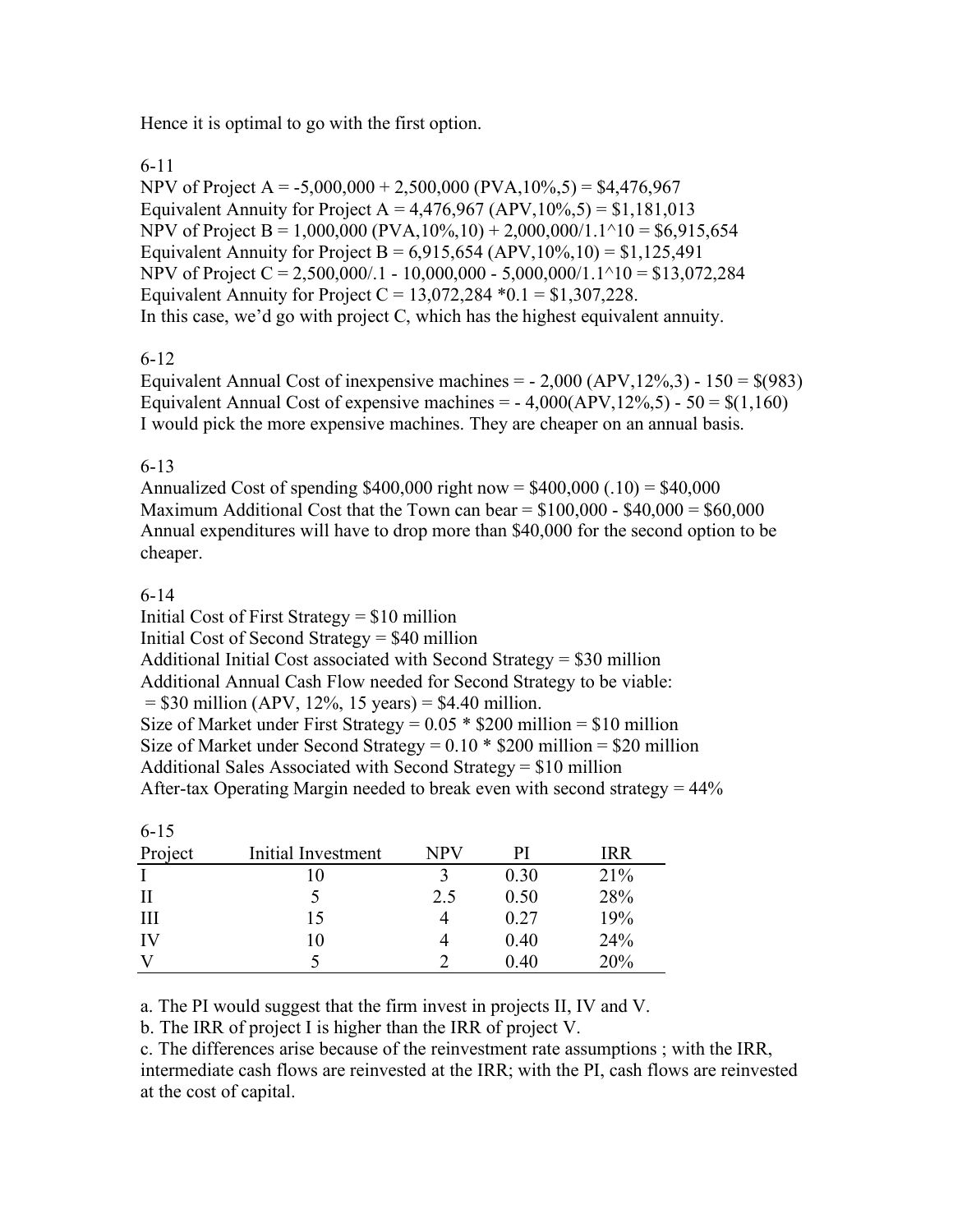6-16

|                      | Years 1 - 10 |
|----------------------|--------------|
| ATCF: Store          | 10,000       |
| - CF from Lost Sales | $-1,200$     |
| <b>Net ATCF</b>      | 8,800        |

 $NPV = -50,000 + 8,800 (PVA, 14\%, 10 \text{ years}) = $(4,098)$$ I would not open the store.

6-17

Initial Investment  $= - $150,000$ Annual Cash Flows from Baby-sitting Service Additional Revenues \$1,000,000  $ATCF = $1,000,000(.10) - $60,000(1-0.4) = $64,000$ (I used a tax rate of 40%)  $NPV = -150,000 + $64,000 (PVA, 12\%, 10 \text{years}) = $211.614$ Yes. I would open the service.

6-18

Total Cost of Buying Computers = \$2,500 \* 5,000 = \$12,500,000 - PV of Salvage =  $$2,500,000/1.1^3 = $1,878,287$ - PV of Depreciation =  $$3,333,333^*$ .4\*(PVA,10%,3) =  $$3,315,802$ Net Cost of Buying Computers = \$7,305,911 Annualized Cost of Buying Computers =  $$7,305,911$  (APV,  $10\%, 3$ ) =  $$2,937,815$ Annualized Cost of Leasing = \$5,000,000 (1-.4) = \$3,000,000 It is slightly cheaper to buy the computers rather than lease them.

6-19

a. There is no cost the first three years. The after-tax salary paid in last two years is an opportunity cost =  $80.000*0.6/1.1^4 + 80000*0.6/1.1^5 = $62.589$ 

b. The opportunity cost is the difference in PV of investing in year 4 instead of year 8  $= 250,000/1.1^{4} - 250,000/1.1^{8} = $54,126$ 

If you consider depreciation, you would have to include the fact that there will be more depreciation tax benefits between years 4 and 8 as well.

c. The present value of after-tax rental payments over five years is the opportunity  $cost =$  $(3000*0.6)(PVA, 10\%, 5 \text{ years}) = $6,823$ 

d. After-tax cash flow =  $(400,000-160,000)$  -  $(240,000-100,000)*0.4 = $184,000$ 

e. NPV = -500,000 -62,589 - 54,126 - 6,823 + 184,000(1-(.1.1)<sup>-5</sup>)/.1 = \$73,967

6-20 a. Year Old New Excess/Shortfall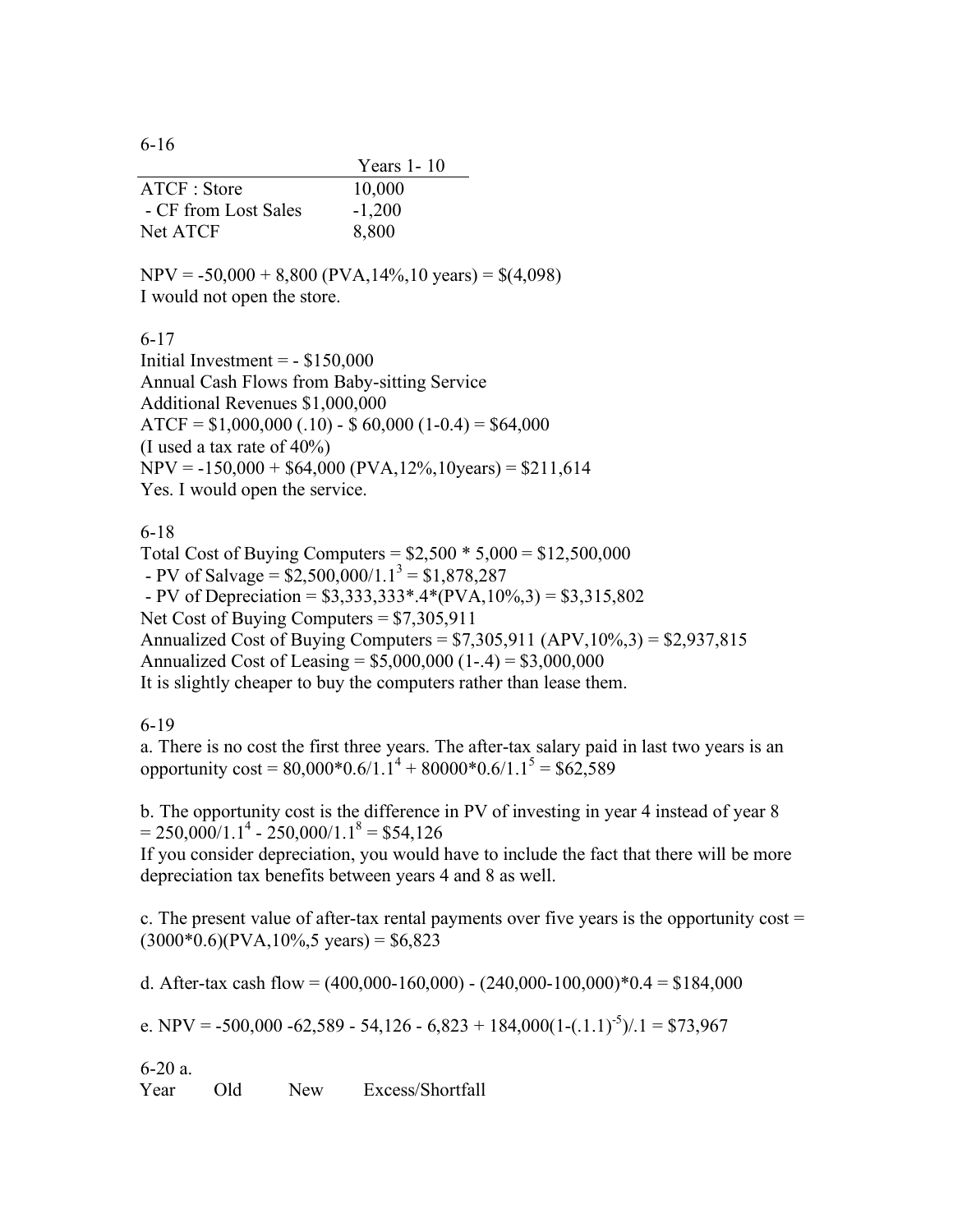| 50    | 30    | 20              |                        |
|-------|-------|-----------------|------------------------|
| 52.5  | 33    | 14.5            |                        |
| 55.13 | 36.3  | 8.58            |                        |
| 57.88 | 39.93 | 2.19            |                        |
| 60.78 | 43.92 | $-4.7$          | <b>OUT OF CAPACITY</b> |
| 63.81 | 48.32 | $-12.13$        |                        |
| 67    | 53.15 | $-20.15$        |                        |
| 70.36 | 58.46 | $-28.82$        |                        |
| 73.87 | 64.31 | $-38.18$        |                        |
| 77.57 | 70.74 | $-48.3$         |                        |
|       |       | Product Product |                        |

b. Contribution margin for 1% of capacity for OLD =  $(100-50)/50 = $1.00$ for NEW =  $(80-44)/30 = $1.20$ 

You will lose less cutting back on old product.

|      | Lost         | \$BT loss \$AT loss                 |             |
|------|--------------|-------------------------------------|-------------|
| Year | Capacity (m) | (m)                                 | $PV$ (loss) |
| 5    | $-4.7$       | $($4.70)$ $($2.82)$ $($1.75)$       |             |
| 6    | $-12.13$     | $$12.13)$ $$7.28)$ $$4.11)$         |             |
| 7    | $-20.15$     | $(\$20.15)$ $(\$12.09)$ $(\$6.20)$  |             |
| 8    | $-28.82$     | $(\$28.82)$ $(\$17.29)$ $(\$8.07)$  |             |
| 9    | $-38.18$     | $(\$38.18)$ $(\$22.91)$ $(\$9.72)$  |             |
| 10   | $-48.3$      | $(\$48.30)$ $(\$28.98)$ $(\$11.17)$ |             |

Total opportunity  $\text{cost} = \frac{\mathcal{S}}{41.02}$ 

c. PV of Building facility in year  $5 = $31.05$ 

PV of depreciation benefits on this building

 $= 2$  million \* 0.4 \*(PVA, 10%, 25) \* (PF, 10%, 5) = \$4.51

Year in which you would have run out of capacity without new product  $=$  YEAR 14 (14.206699)

(Remember that growth rate on old product is 5%)

PV of building facility in year  $14 = $13.17$ 

PV of depreciation benefits on this building = 2 million  $*$  0.4  $*(PVA, 10\%, 25) * (PF, 10\%)$  $10\%, 14$ ) = \$1.91

Net opportunity cost  $= (PV \text{ of Building in year } 5 - PV \text{ of Depreciation on this building})$ - (PV of Building in year 14

- PV of Depreciation on this building)

 $= (31.05 - 4.51) - (13.17 - 1.91) = $15.28$